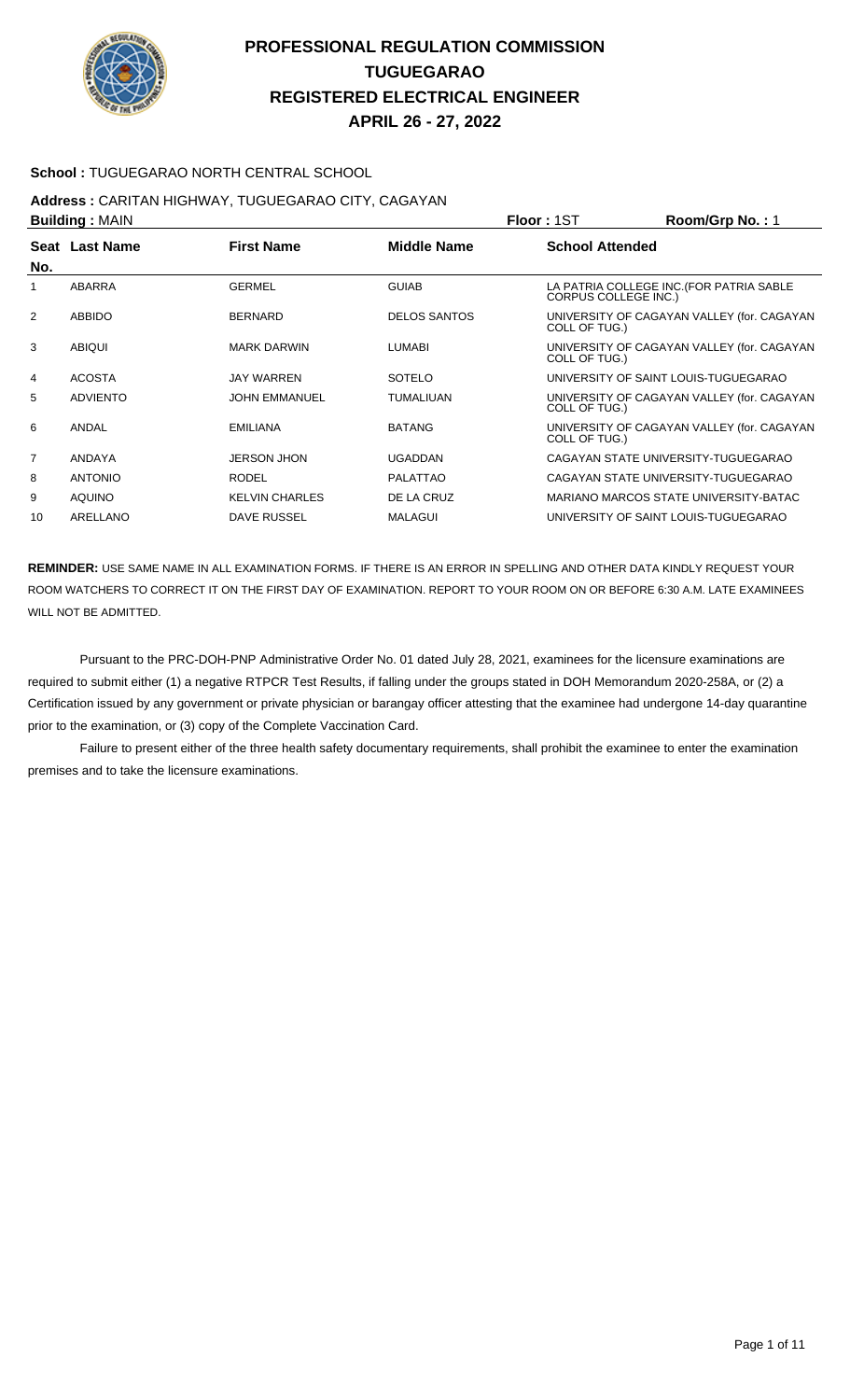

#### **School :** TUGUEGARAO NORTH CENTRAL SCHOOL

# **Address :** CARITAN HIGHWAY, TUGUEGARAO CITY, CAGAYAN

| <b>Building: MAIN</b> |                | Floor: 1ST          | Room/Grp No.: 2    |                        |                                                                          |
|-----------------------|----------------|---------------------|--------------------|------------------------|--------------------------------------------------------------------------|
|                       | Seat Last Name | <b>First Name</b>   | <b>Middle Name</b> | <b>School Attended</b> |                                                                          |
| No.                   |                |                     |                    |                        |                                                                          |
| 1                     | ARELLANO       | <b>HUBERT</b>       | <b>JAMBARO</b>     |                        | FLORENCIO L. VARGAS COLLEGE-TUGUEGARAO                                   |
| $\overline{2}$        | <b>ARGONZA</b> | <b>MARK ANTHONY</b> | <b>DELA CRUZ</b>   | COLL OF TUG.)          | UNIVERSITY OF CAGAYAN VALLEY (for. CAGAYAN                               |
| 3                     | ASIS           | CHRISTIAN           | <b>SERVILLA</b>    |                        | ISABELA STATE UNIVERSITY-ILAGAN                                          |
| 4                     | <b>AUSA</b>    | <b>EBSON</b>        | <b>FERNANDEZ</b>   |                        | LAGUNA STATE POLYTECHNIC UNIVERSITY - SAN<br>PABLO (LSPC)former (SPCSAT) |
| 5                     | <b>BAGUNU</b>  | RONA MAE            | <b>SALINAS</b>     |                        | UNIVERSITY OF SAINT LOUIS-TUGUEGARAO                                     |
| 6                     | <b>BALABBO</b> | <b>NORIVIE</b>      | <b>BAYANG</b>      |                        | <b>ISABELA STATE UNIVERSITY-ILAGAN</b>                                   |
| $\overline{7}$        | <b>BALUS</b>   | <b>JERWIN</b>       | <b>DAYHOP</b>      |                        | SOUTHERN MINDANAO COLLEGES                                               |
| 8                     | <b>BARET</b>   | <b>CHRISTOPHER</b>  | <b>MALTIZO</b>     |                        | FLORENCIO L. VARGAS COLLEGE-TUGUEGARAO                                   |
| 9                     | <b>BARRUGA</b> | NATHANIEL           | CONTILLO           |                        | CAGAYAN STATE UNIVERSITY-TUGUEGARAO                                      |
| 10                    | <b>BARRUGA</b> | VICTOR JR           | <b>BRAGASIN</b>    | COLL OF TUG.)          | UNIVERSITY OF CAGAYAN VALLEY (for. CAGAYAN                               |

**REMINDER:** USE SAME NAME IN ALL EXAMINATION FORMS. IF THERE IS AN ERROR IN SPELLING AND OTHER DATA KINDLY REQUEST YOUR ROOM WATCHERS TO CORRECT IT ON THE FIRST DAY OF EXAMINATION. REPORT TO YOUR ROOM ON OR BEFORE 6:30 A.M. LATE EXAMINEES WILL NOT BE ADMITTED.

 Pursuant to the PRC-DOH-PNP Administrative Order No. 01 dated July 28, 2021, examinees for the licensure examinations are required to submit either (1) a negative RTPCR Test Results, if falling under the groups stated in DOH Memorandum 2020-258A, or (2) a Certification issued by any government or private physician or barangay officer attesting that the examinee had undergone 14-day quarantine prior to the examination, or (3) copy of the Complete Vaccination Card.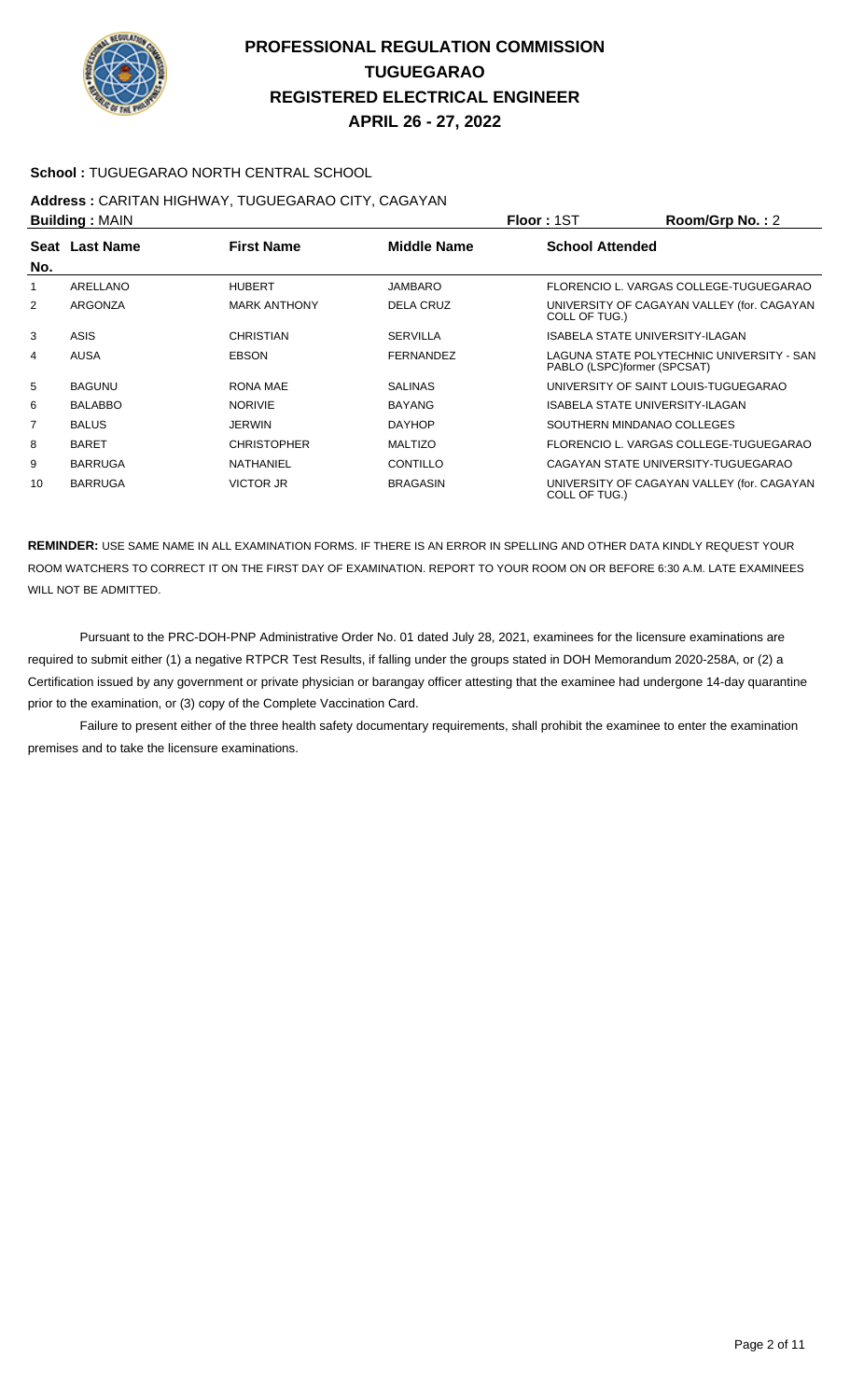

### **School :** TUGUEGARAO NORTH CENTRAL SCHOOL

# **Address :** CARITAN HIGHWAY, TUGUEGARAO CITY, CAGAYAN

| <b>Building: MAIN</b> |                  |                     |                   | <b>Floor: 1ST</b>                                                       | Room/Grp No.: 3                            |
|-----------------------|------------------|---------------------|-------------------|-------------------------------------------------------------------------|--------------------------------------------|
| No.                   | Seat Last Name   | <b>First Name</b>   | Middle Name       | <b>School Attended</b>                                                  |                                            |
| 1                     | <b>BASSIG</b>    | ALBERTO NICOLE      | <b>VILLEGAS</b>   | UNIVERSITY OF SANTO TOMAS                                               |                                            |
| 2                     | <b>BAUTISTA</b>  | <b>KENNETH</b>      | <b>TAMAYAO</b>    | COLL OF TUG.)                                                           | UNIVERSITY OF CAGAYAN VALLEY (for. CAGAYAN |
| 3                     | <b>BAUTISTA</b>  | <b>KEVIN</b>        | <b>TAMAYAO</b>    | COLL OF TUG.)                                                           | UNIVERSITY OF CAGAYAN VALLEY (for. CAGAYAN |
| 4                     | <b>BAYANG</b>    | <b>FERNANDO JR</b>  | <b>DAQUIOAG</b>   | COLL OF TUG.)                                                           | UNIVERSITY OF CAGAYAN VALLEY (for. CAGAYAN |
| 5                     | <b>BERNABE</b>   | <b>MARK EMERSON</b> | ANDRADA           | LA PATRIA COLLEGE INC. (FOR PATRIA SABLE<br><b>CORPUS COLLEGE INC.)</b> |                                            |
| 6                     | <b>BITAGUN</b>   | RANIEL              | <b>TEODORO</b>    | CAGAYAN STATE UNIVERSITY-TUGUEGARAO                                     |                                            |
| $\overline{7}$        | <b>BUSILAN</b>   | <b>JHON BOY</b>     | <b>SIUAGAN</b>    | CAGAYAN STATE UNIVERSITY-TUGUEGARAO                                     |                                            |
| 8                     | <b>CABASAG</b>   | <b>MARICEL</b>      | <b>PIMENTEL</b>   | UNIVERSITY OF SAINT LOUIS-TUGUEGARAO                                    |                                            |
| 9                     | CACANANDO        | <b>DANICO</b>       | <b>LAMBENICIO</b> | UNIVERSITY OF SAINT LOUIS-TUGUEGARAO                                    |                                            |
| 10                    | <b>CAFUGAUAN</b> | <b>EARL KENNETH</b> | <b>BUTAY</b>      | UNIVERSITY OF SAINT LOUIS-TUGUEGARAO                                    |                                            |

**REMINDER:** USE SAME NAME IN ALL EXAMINATION FORMS. IF THERE IS AN ERROR IN SPELLING AND OTHER DATA KINDLY REQUEST YOUR ROOM WATCHERS TO CORRECT IT ON THE FIRST DAY OF EXAMINATION. REPORT TO YOUR ROOM ON OR BEFORE 6:30 A.M. LATE EXAMINEES WILL NOT BE ADMITTED.

 Pursuant to the PRC-DOH-PNP Administrative Order No. 01 dated July 28, 2021, examinees for the licensure examinations are required to submit either (1) a negative RTPCR Test Results, if falling under the groups stated in DOH Memorandum 2020-258A, or (2) a Certification issued by any government or private physician or barangay officer attesting that the examinee had undergone 14-day quarantine prior to the examination, or (3) copy of the Complete Vaccination Card.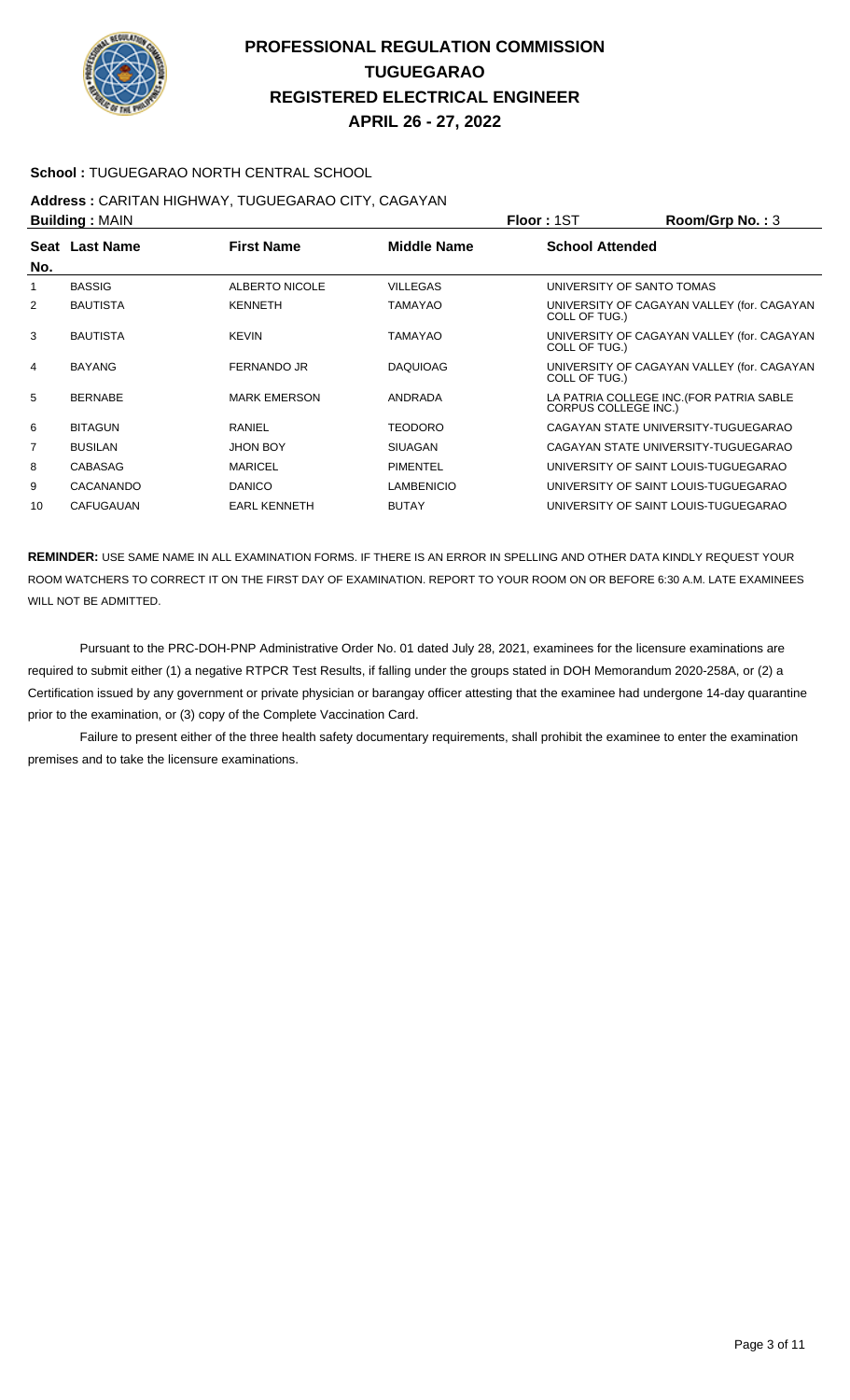

#### **School :** TUGUEGARAO NORTH CENTRAL SCHOOL

#### **Address :** CARITAN HIGHWAY, TUGUEGARAO CITY, CAGAYAN **Building :** MAIN **Floor :** 1ST **Room/Grp No. :** 4

| <b>DUIIUIIIU.</b> IVIAIIV |                 |                           |                    | <b>FIUUI. I</b> JI<br><b>NUUIIIUI U IVU.</b> . 4                        |
|---------------------------|-----------------|---------------------------|--------------------|-------------------------------------------------------------------------|
| No.                       | Seat Last Name  | <b>First Name</b>         | <b>Middle Name</b> | <b>School Attended</b>                                                  |
| 1                         | <b>CAMAYANG</b> | <b>JUVIE ANN</b>          | <b>DUMLAO</b>      | UNIVERSITY OF CAGAYAN VALLEY (for. CAGAYAN<br>COLL OF TUG.)             |
| $\overline{2}$            | CANCERAN        | ALEJANDRO                 | <b>BABARAN</b>     | UNIVERSITY OF CAGAYAN VALLEY (for. CAGAYAN<br>COLL OF TUG.)             |
| 3                         | CAYABA          | <b>CHRISTOPHER AUSTIN</b> | LIM                | UNIVERSITY OF SANTO TOMAS                                               |
| 4                         | <b>CHIMMON</b>  | <b>LUIS</b>               | <b>DOMINGO</b>     | LA PATRIA COLLEGE INC. (FOR PATRIA SABLE<br><b>CORPUS COLLEGE INC.)</b> |
| 5                         | <b>CORDON</b>   | <b>MARIA ELENA</b>        | <b>MADRAZO</b>     | CAGAYAN STATE UNIVERSITY-TUGUEGARAO                                     |
| 6                         | <b>DALIRE</b>   | SAMUEL                    | <b>DURAN</b>       | UNIVERSITY OF SAINT LOUIS-TUGUEGARAO                                    |
| 7                         | <b>DECENA</b>   | <b>BRYAN JAMES</b>        | <b>TENORIO</b>     | CAGAYAN STATE UNIVERSITY-TUGUEGARAO                                     |
| 8                         | <b>DICIANO</b>  | RAYMART                   | <b>TARUN</b>       | TECHNOLOGICAL INSTITUTE OF THE<br>PHILIPPINES-MANILA                    |
| 9                         | <b>DOMINGO</b>  | <b>MARICEL</b>            | <b>AGDEPPA</b>     | UNIVERSITY OF SAINT LOUIS-TUGUEGARAO                                    |
| 10                        | <b>DUMAPAL</b>  | <b>JOHN VIANNEY</b>       | <b>PASCUA</b>      | MARIANO MARCOS STATE UNIVERSITY-BATAC                                   |

**REMINDER:** USE SAME NAME IN ALL EXAMINATION FORMS. IF THERE IS AN ERROR IN SPELLING AND OTHER DATA KINDLY REQUEST YOUR ROOM WATCHERS TO CORRECT IT ON THE FIRST DAY OF EXAMINATION. REPORT TO YOUR ROOM ON OR BEFORE 6:30 A.M. LATE EXAMINEES WILL NOT BE ADMITTED.

 Pursuant to the PRC-DOH-PNP Administrative Order No. 01 dated July 28, 2021, examinees for the licensure examinations are required to submit either (1) a negative RTPCR Test Results, if falling under the groups stated in DOH Memorandum 2020-258A, or (2) a Certification issued by any government or private physician or barangay officer attesting that the examinee had undergone 14-day quarantine prior to the examination, or (3) copy of the Complete Vaccination Card.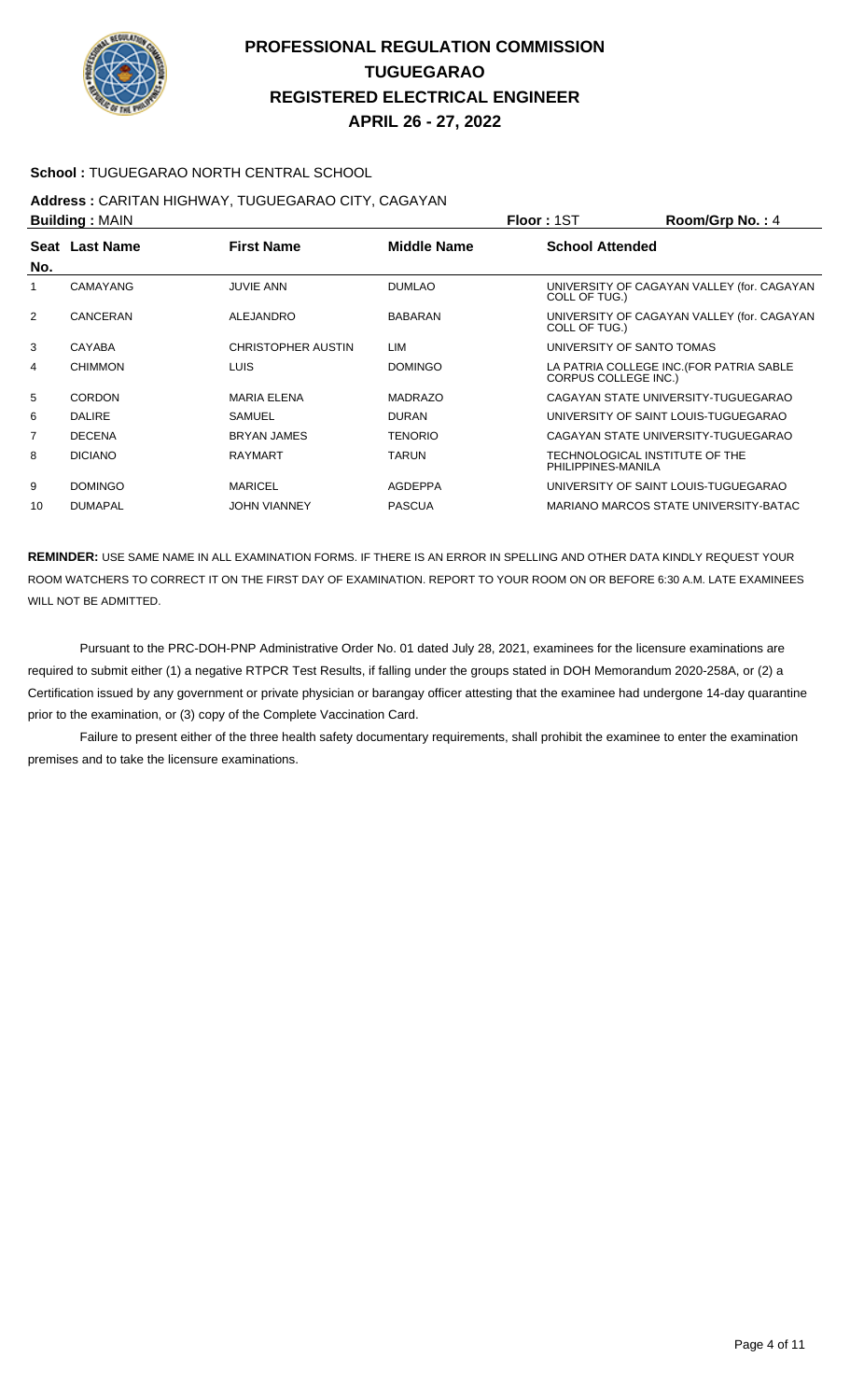

### **School :** TUGUEGARAO NORTH CENTRAL SCHOOL

# **Address :** CARITAN HIGHWAY, TUGUEGARAO CITY, CAGAYAN

| <b>Building: MAIN</b> |                                                           | <b>Floor: 1ST</b>     | Room/Grp No.: 5  |                               |                                            |
|-----------------------|-----------------------------------------------------------|-----------------------|------------------|-------------------------------|--------------------------------------------|
|                       | Seat Last Name<br><b>First Name</b><br><b>Middle Name</b> |                       |                  | <b>School Attended</b>        |                                            |
| No.                   |                                                           |                       |                  |                               |                                            |
| 1                     | <b>DURUIN</b>                                             | CARL JAM              | <b>DELA CRUZ</b> | CORPUS COLLEGE INC.)          | LA PATRIA COLLEGE INC. (FOR PATRIA SABLE   |
| $\overline{2}$        | <b>EDA</b>                                                | <b>FLORFEL</b>        | <b>SINANG</b>    |                               | <b>ISABELA STATE UNIVERSITY-ILAGAN</b>     |
| 3                     | <b>ELIZARDE</b>                                           | <b>EDGAR BRIAN</b>    | <b>AGAPITO</b>   | <b>SAINT LOUIS UNIVERSITY</b> |                                            |
| 4                     | <b>ESPIRITU</b>                                           | <b>JAYMAR</b>         | MELAD            |                               | FLORENCIO L. VARGAS COLLEGE-TUGUEGARAO     |
| 5                     | <b>FUGABAN</b>                                            | <b>JOHN ASHLEY</b>    | <b>VINARAO</b>   |                               | NATIONAL UNIVERSITY-MANILA                 |
| 6                     | <b>GALIMA</b>                                             | <b>HANZEN</b>         | <b>ALCANTARA</b> | <b>CORPUS COLLEGE INC.)</b>   | LA PATRIA COLLEGE INC. (FOR PATRIA SABLE   |
| $\overline{7}$        | <b>GAMAYON</b>                                            | <b>BRADLEY</b>        | <b>CONCORDIA</b> |                               | CAGAYAN STATE UNIVERSITY-TUGUEGARAO        |
| 8                     | <b>GAMMAD</b>                                             | <b>FRANCISCO</b>      | <b>BUTAY</b>     |                               | CAGAYAN STATE UNIVERSITY-TUGUEGARAO        |
| 9                     | <b>GAMMUAC</b>                                            | <b>CHRISTIAN JADE</b> | <b>PASCUA</b>    |                               | CAGAYAN STATE UNIVERSITY-TUGUEGARAO        |
| 10                    | <b>GAMONGAN</b>                                           | <b>REY</b>            | <b>BENITO</b>    | COLL OF TUG.)                 | UNIVERSITY OF CAGAYAN VALLEY (for. CAGAYAN |

**REMINDER:** USE SAME NAME IN ALL EXAMINATION FORMS. IF THERE IS AN ERROR IN SPELLING AND OTHER DATA KINDLY REQUEST YOUR ROOM WATCHERS TO CORRECT IT ON THE FIRST DAY OF EXAMINATION. REPORT TO YOUR ROOM ON OR BEFORE 6:30 A.M. LATE EXAMINEES WILL NOT BE ADMITTED.

 Pursuant to the PRC-DOH-PNP Administrative Order No. 01 dated July 28, 2021, examinees for the licensure examinations are required to submit either (1) a negative RTPCR Test Results, if falling under the groups stated in DOH Memorandum 2020-258A, or (2) a Certification issued by any government or private physician or barangay officer attesting that the examinee had undergone 14-day quarantine prior to the examination, or (3) copy of the Complete Vaccination Card.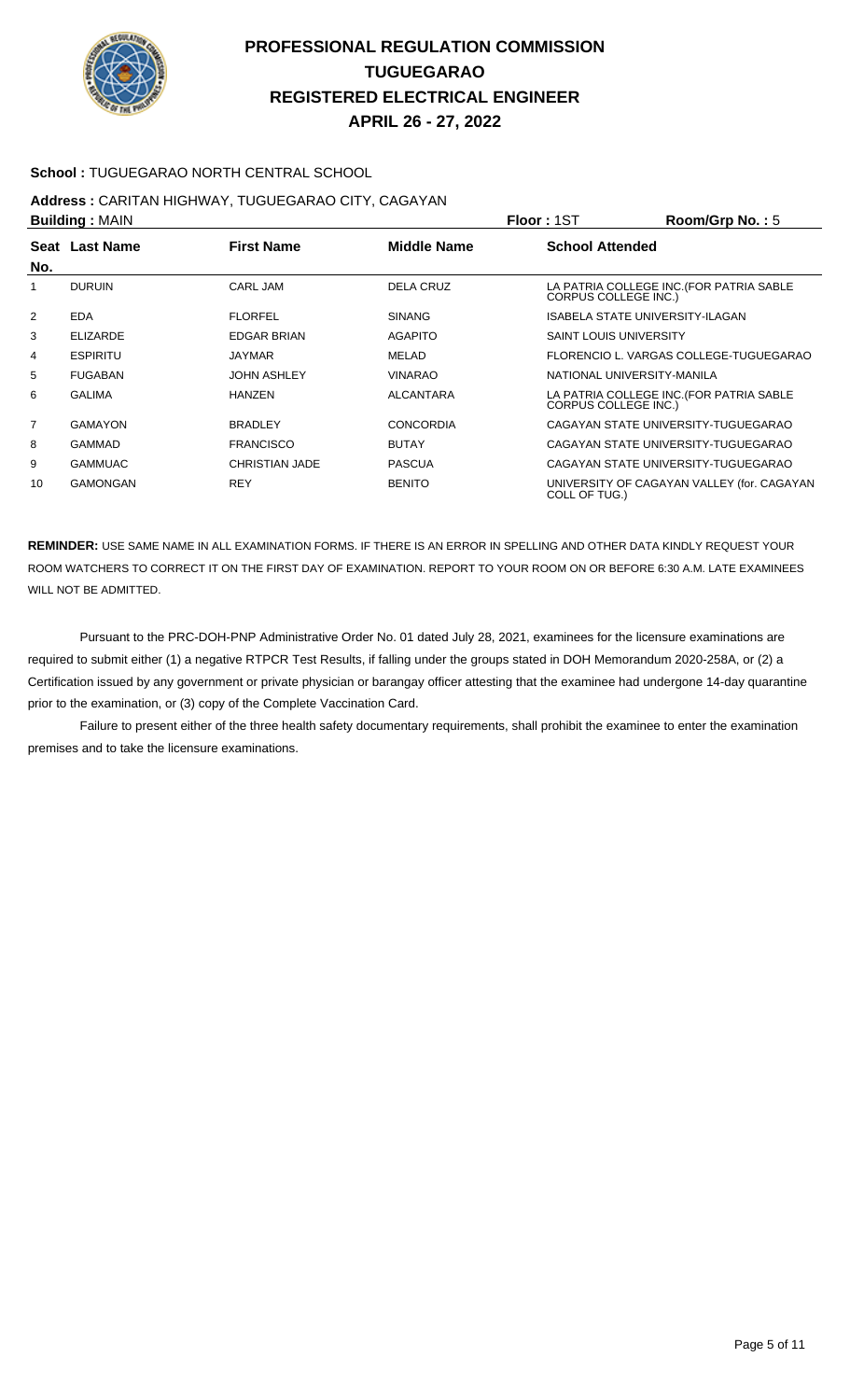

### **School :** TUGUEGARAO NORTH CENTRAL SCHOOL

# **Address :** CARITAN HIGHWAY, TUGUEGARAO CITY, CAGAYAN

| <b>Building: MAIN</b> |                   |                        |                    | <b>Floor: 1ST</b>      | Room/Grp No.: 6                            |
|-----------------------|-------------------|------------------------|--------------------|------------------------|--------------------------------------------|
| No.                   | Seat Last Name    | <b>First Name</b>      | <b>Middle Name</b> | <b>School Attended</b> |                                            |
| 1                     | <b>GARCIA</b>     | <b>JOSEPH</b>          | <b>RUIZ</b>        | CORPUS COLLEGE INC.)   | LA PATRIA COLLEGE INC. (FOR PATRIA SABLE   |
| $\overline{2}$        | <b>GARCIA</b>     | <b>PATRICK GABRIEL</b> | <b>BALNEG</b>      |                        | UNIVERSITY OF SAINT LOUIS-TUGUEGARAO       |
| 3                     | <b>GARRAFA</b>    | <b>JOHN MARINO</b>     | <b>CAMAYANG</b>    | COLL OF TUG.)          | UNIVERSITY OF CAGAYAN VALLEY (for. CAGAYAN |
| 4                     | <b>GLORIA</b>     | <b>JOHN KENNETH</b>    | TUBANGUI           |                        | UNIVERSITY OF SAINT LOUIS-TUGUEGARAO       |
| 5                     | <b>GOROSPE</b>    | <b>FLORYAN</b>         | <b>MOLINA</b>      |                        | CAGAYAN STATE UNIVERSITY-TUGUEGARAO        |
| 6                     | <b>GUZMAN</b>     | ARNOLD DAVE            | ULITA              |                        | CAGAYAN STATE UNIVERSITY-TUGUEGARAO        |
| 7                     | <b>ILAN</b>       | <b>JETHRO</b>          | CASTAÑEDA          | COLL OF TUG.)          | UNIVERSITY OF CAGAYAN VALLEY (for. CAGAYAN |
| 8                     | JAMINAL           | <b>JORELLE RIANE</b>   | <b>PEREZ</b>       |                        | UNIVERSITY OF SAINT LOUIS-TUGUEGARAO       |
| 9                     | <b>LAMBENICIO</b> | <b>ALLAN JAY</b>       | <b>NICOLAS</b>     | COLL OF TUG.)          | UNIVERSITY OF CAGAYAN VALLEY (for. CAGAYAN |
| 10                    | LANGUIAN          | <b>TCHAINE</b>         | CALAGUI            | COLL OF TUG.)          | UNIVERSITY OF CAGAYAN VALLEY (for. CAGAYAN |

**REMINDER:** USE SAME NAME IN ALL EXAMINATION FORMS. IF THERE IS AN ERROR IN SPELLING AND OTHER DATA KINDLY REQUEST YOUR ROOM WATCHERS TO CORRECT IT ON THE FIRST DAY OF EXAMINATION. REPORT TO YOUR ROOM ON OR BEFORE 6:30 A.M. LATE EXAMINEES WILL NOT BE ADMITTED.

 Pursuant to the PRC-DOH-PNP Administrative Order No. 01 dated July 28, 2021, examinees for the licensure examinations are required to submit either (1) a negative RTPCR Test Results, if falling under the groups stated in DOH Memorandum 2020-258A, or (2) a Certification issued by any government or private physician or barangay officer attesting that the examinee had undergone 14-day quarantine prior to the examination, or (3) copy of the Complete Vaccination Card.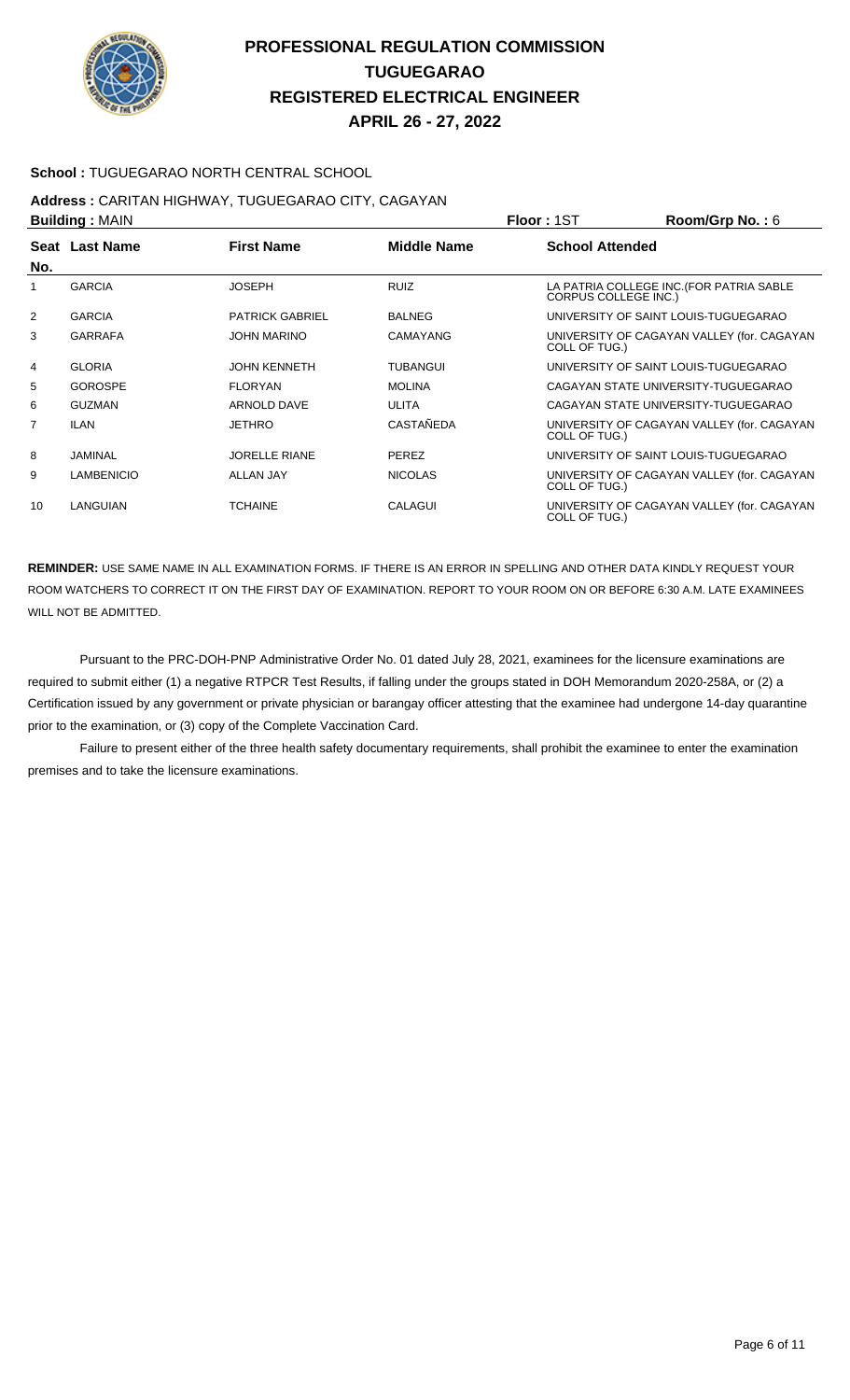

### **School :** TUGUEGARAO NORTH CENTRAL SCHOOL

# **Address :** CARITAN HIGHWAY, TUGUEGARAO CITY, CAGAYAN

|     | <b>Building: MAIN</b> |                        |                  | <b>Floor: 1ST</b>      | Room/Grp No.: 7                            |
|-----|-----------------------|------------------------|------------------|------------------------|--------------------------------------------|
|     | Seat Last Name        | <b>First Name</b>      | Middle Name      | <b>School Attended</b> |                                            |
| No. |                       |                        |                  |                        |                                            |
| 1   | <b>LANNAO</b>         | <b>KURT ED RUSSELL</b> | <b>ANTONIO</b>   | COLL OF TUG.)          | UNIVERSITY OF CAGAYAN VALLEY (for. CAGAYAN |
| 2   | LIBAN                 | <b>MARY GRACE</b>      | <b>BARCELONA</b> |                        | UNIVERSITY OF SAINT LOUIS-TUGUEGARAO       |
| 3   | <b>LUMABAO</b>        | MAX HALLEYX            | <b>AQUINO</b>    |                        | CAGAYAN STATE UNIVERSITY-TUGUEGARAO        |
| 4   | <b>MANANGAN</b>       | FERNANDO JR            | <b>TABANGIN</b>  |                        | CAGAYAN STATE UNIVERSITY-TUGUEGARAO        |
| 5   | MANUEL                | <b>JOHSUA</b>          | <b>JAVIER</b>    |                        | CAGAYAN STATE UNIVERSITY-TUGUEGARAO        |
| 6   | <b>MANUEL</b>         | <b>KENETH</b>          | SANIEL           |                        | ISABELA STATE UNIVERSITY-ILAGAN            |
| 7   | <b>MAQUEMA</b>        | <b>MONICA</b>          | <b>DIMAANO</b>   | COLL OF TUG.)          | UNIVERSITY OF CAGAYAN VALLEY (for. CAGAYAN |
| 8   | <b>MARCOS</b>         | <b>IVY</b>             | DE LA CRUZ       |                        | UNIVERSITY OF SAINT LOUIS-TUGUEGARAO       |
| 9   | <b>MATAGAY</b>        | <b>SAMMY</b>           | DE LA CRUZ       |                        | FLORENCIO L. VARGAS COLLEGE-TUGUEGARAO     |
| 10  | <b>MIGUEL</b>         | <b>REYMARK</b>         | <b>CABILDO</b>   | COLL OF TUG.)          | UNIVERSITY OF CAGAYAN VALLEY (for. CAGAYAN |

**REMINDER:** USE SAME NAME IN ALL EXAMINATION FORMS. IF THERE IS AN ERROR IN SPELLING AND OTHER DATA KINDLY REQUEST YOUR ROOM WATCHERS TO CORRECT IT ON THE FIRST DAY OF EXAMINATION. REPORT TO YOUR ROOM ON OR BEFORE 6:30 A.M. LATE EXAMINEES WILL NOT BE ADMITTED.

 Pursuant to the PRC-DOH-PNP Administrative Order No. 01 dated July 28, 2021, examinees for the licensure examinations are required to submit either (1) a negative RTPCR Test Results, if falling under the groups stated in DOH Memorandum 2020-258A, or (2) a Certification issued by any government or private physician or barangay officer attesting that the examinee had undergone 14-day quarantine prior to the examination, or (3) copy of the Complete Vaccination Card.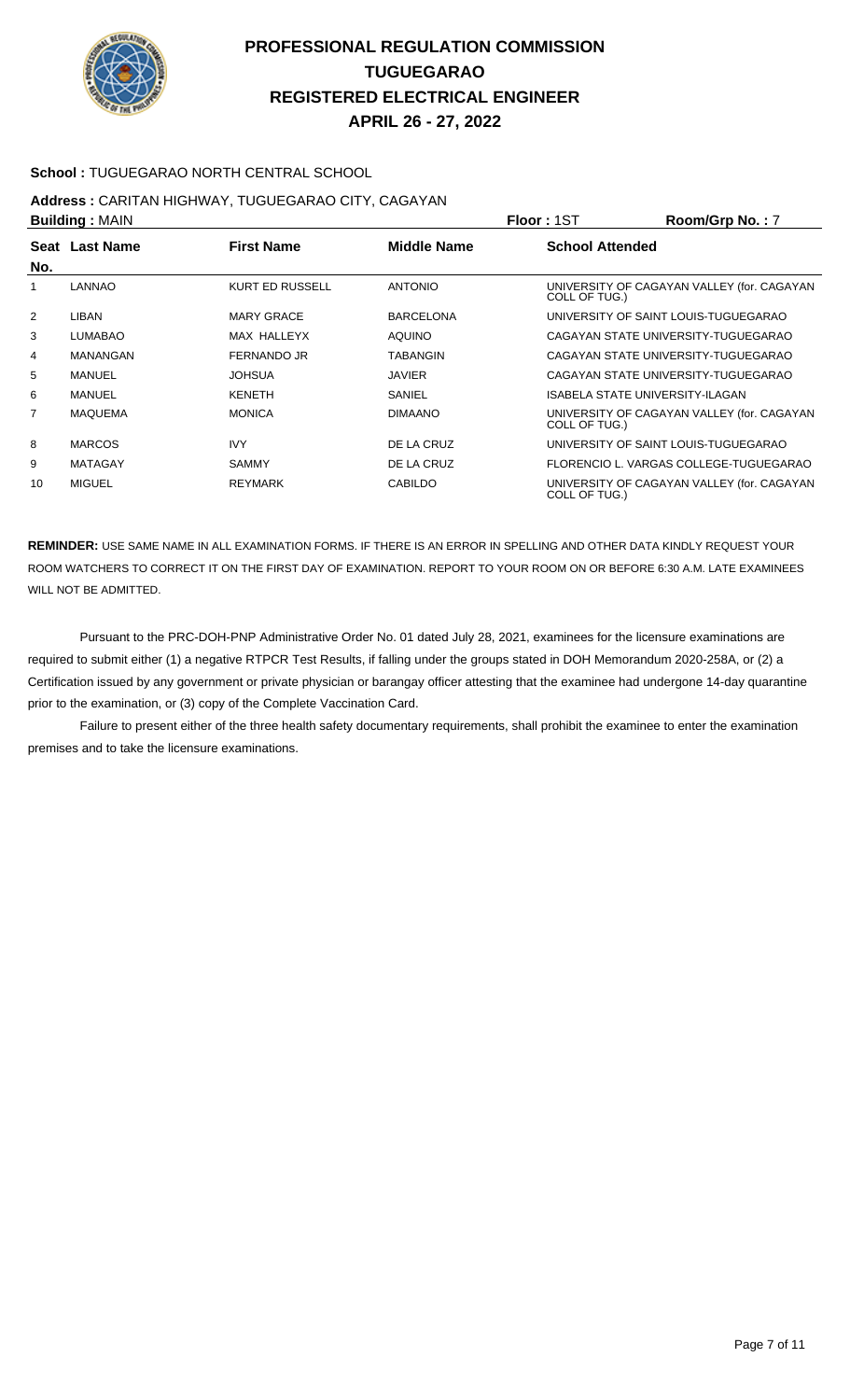

#### **School :** TUGUEGARAO NORTH CENTRAL SCHOOL

# **Address :** CARITAN HIGHWAY, TUGUEGARAO CITY, CAGAYAN

| <b>Building: MAIN</b> |                   |                               |                    | <b>Floor: 1ST</b>           | Room/Grp No.: 8                            |
|-----------------------|-------------------|-------------------------------|--------------------|-----------------------------|--------------------------------------------|
| No.                   | Seat Last Name    | <b>First Name</b>             | <b>Middle Name</b> | <b>School Attended</b>      |                                            |
| 1                     | <b>MINGMING</b>   | <b>JAKE ANTHONY</b>           | <b>PALATTAO</b>    |                             | UNIVERSITY OF THE EAST-MANILA              |
| 2                     | <b>MOLINA</b>     | <b>FRANCISCO JR</b>           | TELAN              | <b>CORPUS COLLEGE INC.)</b> | LA PATRIA COLLEGE INC. (FOR PATRIA SABLE   |
| 3                     | <b>NIDOY</b>      | <b>HEDGE</b>                  | <b>SARAOS</b>      | <b>CORPUS COLLEGE INC.)</b> | LA PATRIA COLLEGE INC. (FOR PATRIA SABLE   |
| $\overline{4}$        | PADAYAO           | <b>JOUARD CHRISTIAN CLAIR</b> | PAGAPULAN          | COLL OF TUG.)               | UNIVERSITY OF CAGAYAN VALLEY (for. CAGAYAN |
| 5                     | <b>PADUA</b>      | ALBERT JOHN                   | <b>NICOLAS</b>     |                             | CAGAYAN STATE UNIVERSITY-TUGUEGARAO        |
| 6                     | PAGALARAN         | DEE JAY                       | <b>BARTOLOME</b>   | COLL OF TUG.)               | UNIVERSITY OF CAGAYAN VALLEY (for. CAGAYAN |
| $\overline{7}$        | PAGULAYAN         | <b>CHRISTOVAL</b>             | <b>BACCAY</b>      | <b>VOCATIONAL SCHOOL</b>    |                                            |
| 8                     | <b>PANGALIMAN</b> | <b>JOHN ROEL</b>              | <b>CABUYADAO</b>   |                             | CAGAYAN STATE UNIVERSITY-TUGUEGARAO        |
| 9                     | <b>PASTOR</b>     | <b>JORGE BYRAN</b>            | <b>GARCIA</b>      | COLL OF TUG.)               | UNIVERSITY OF CAGAYAN VALLEY (for. CAGAYAN |
| 10                    | <b>PATARAS</b>    | ALLAN                         | CARILLO            |                             | FLORENCIO L. VARGAS COLLEGE-TUGUEGARAO     |

**REMINDER:** USE SAME NAME IN ALL EXAMINATION FORMS. IF THERE IS AN ERROR IN SPELLING AND OTHER DATA KINDLY REQUEST YOUR ROOM WATCHERS TO CORRECT IT ON THE FIRST DAY OF EXAMINATION. REPORT TO YOUR ROOM ON OR BEFORE 6:30 A.M. LATE EXAMINEES WILL NOT BE ADMITTED.

 Pursuant to the PRC-DOH-PNP Administrative Order No. 01 dated July 28, 2021, examinees for the licensure examinations are required to submit either (1) a negative RTPCR Test Results, if falling under the groups stated in DOH Memorandum 2020-258A, or (2) a Certification issued by any government or private physician or barangay officer attesting that the examinee had undergone 14-day quarantine prior to the examination, or (3) copy of the Complete Vaccination Card.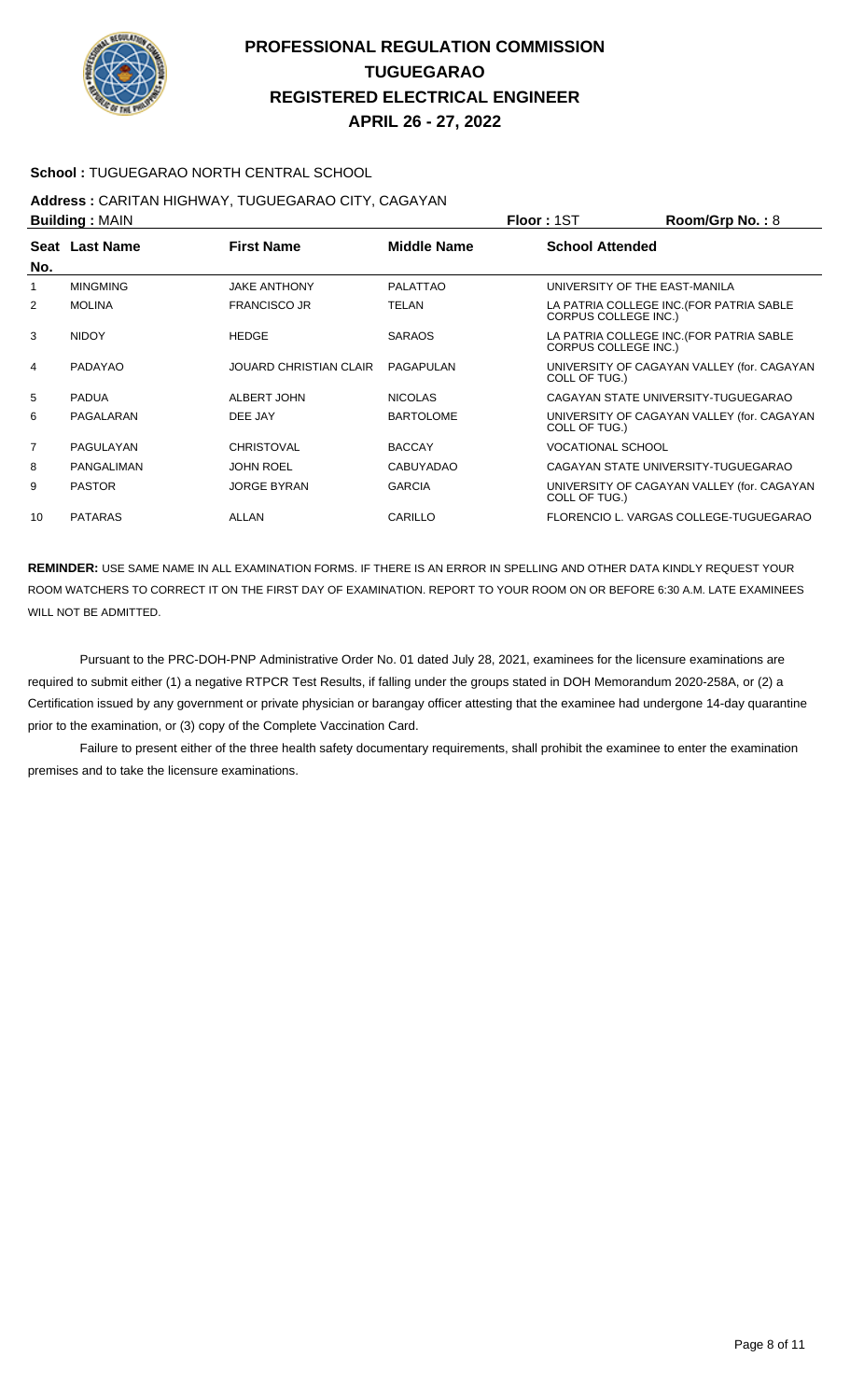

### **School :** TUGUEGARAO NORTH CENTRAL SCHOOL

# **Address :** CARITAN HIGHWAY, TUGUEGARAO CITY, CAGAYAN

| <b>Building: MAIN</b> |                  | <b>Floor: 1ST</b>       | Room/Grp No.: 9 |                        |                                            |
|-----------------------|------------------|-------------------------|-----------------|------------------------|--------------------------------------------|
|                       | Seat Last Name   | <b>First Name</b>       | Middle Name     | <b>School Attended</b> |                                            |
| No.                   |                  |                         |                 |                        |                                            |
|                       | PERALTA          | <b>JOHN MARK</b>        | <b>ADVIENTO</b> |                        | UNIVERSITY OF SAINT LOUIS-TUGUEGARAO       |
| 2                     | <b>PEREZ</b>     | <b>JOHN CHRISTOPHER</b> | <b>AGONOY</b>   |                        | ISABELA STATE UNIVERSITY-ILAGAN            |
| 3                     | <b>PEREZ</b>     | <b>JUSTINE LAUREN</b>   | <b>MABALAY</b>  |                        | UNIVERSITY OF SAINT LOUIS-TUGUEGARAO       |
| 4                     | <b>PUNTIL</b>    | <b>JEROME</b>           | <b>BALBOA</b>   |                        | CAGAYAN STATE UNIVERSITY-TUGUEGARAO        |
| 5                     | QUIZZAGAN        | <b>JOVAN</b>            | <b>DUMLAO</b>   |                        | CAGAYAN STATE UNIVERSITY-TUGUEGARAO        |
| 6                     | RABANAL          | CHRISTIAN JAMES         | <b>GALLAMOS</b> |                        | CAGAYAN STATE UNIVERSITY-TUGUEGARAO        |
| $\overline{7}$        | <b>RAGUINGAN</b> | <b>MARK GILLE</b>       | <b>CUDAL</b>    | COLL OF TUG.)          | UNIVERSITY OF CAGAYAN VALLEY (for. CAGAYAN |
| 8                     | RAMIREZ          | <b>JEREMY</b>           | AGRAAN          | CORPUS COLLEGE INC.)   | LA PATRIA COLLEGE INC. (FOR PATRIA SABLE   |
| 9                     | <b>RANAY</b>     | <b>RODEL</b>            | <b>BAGISTA</b>  |                        | CAGAYAN STATE UNIVERSITY-TUGUEGARAO        |
| 10                    | <b>ROCA</b>      | <b>SHEKINAH</b>         | <b>PIANO</b>    | COLL OF TUG.)          | UNIVERSITY OF CAGAYAN VALLEY (for. CAGAYAN |

**REMINDER:** USE SAME NAME IN ALL EXAMINATION FORMS. IF THERE IS AN ERROR IN SPELLING AND OTHER DATA KINDLY REQUEST YOUR ROOM WATCHERS TO CORRECT IT ON THE FIRST DAY OF EXAMINATION. REPORT TO YOUR ROOM ON OR BEFORE 6:30 A.M. LATE EXAMINEES WILL NOT BE ADMITTED.

 Pursuant to the PRC-DOH-PNP Administrative Order No. 01 dated July 28, 2021, examinees for the licensure examinations are required to submit either (1) a negative RTPCR Test Results, if falling under the groups stated in DOH Memorandum 2020-258A, or (2) a Certification issued by any government or private physician or barangay officer attesting that the examinee had undergone 14-day quarantine prior to the examination, or (3) copy of the Complete Vaccination Card.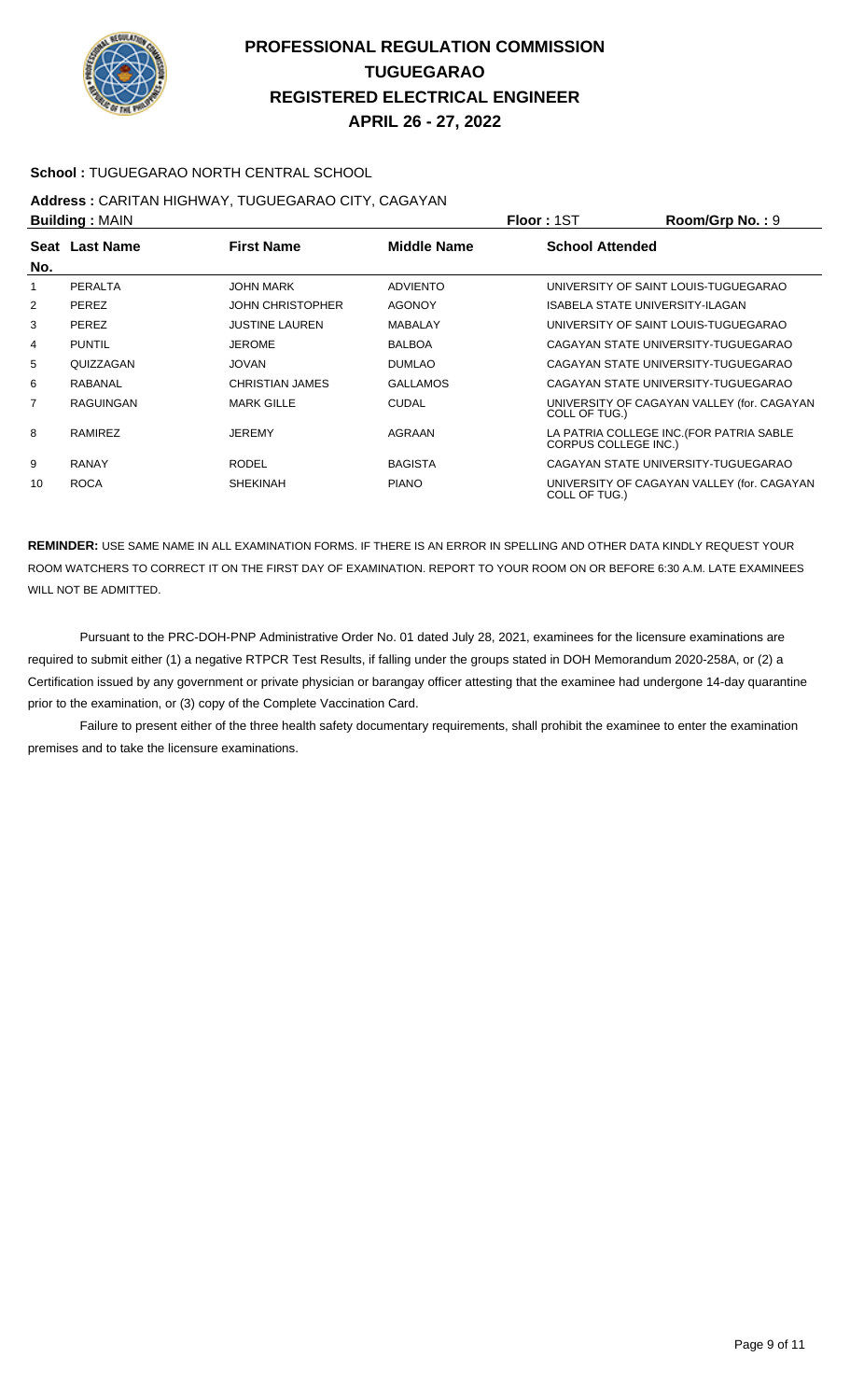

### **School :** TUGUEGARAO NORTH CENTRAL SCHOOL

# **Address :** CARITAN HIGHWAY, TUGUEGARAO CITY, CAGAYAN

| <b>Building: MAIN</b> |                  |                         |                  | <b>Floor: 1ST</b>               | Room/Grp No.: 10                           |
|-----------------------|------------------|-------------------------|------------------|---------------------------------|--------------------------------------------|
| No.                   | Seat Last Name   | <b>First Name</b>       | Middle Name      | <b>School Attended</b>          |                                            |
| 1                     | <b>RUBIO</b>     | <b>HEINZ</b>            | <b>NACURAY</b>   | COLL OF TUG.)                   | UNIVERSITY OF CAGAYAN VALLEY (for. CAGAYAN |
| $\overline{2}$        | <b>SACOBO</b>    | <b>RENIE JR</b>         | <b>MARCOS</b>    |                                 | CAGAYAN STATE UNIVERSITY-TUGUEGARAO        |
| 3                     | SALVAN           | <b>JHAYMAR</b>          | <b>EGIPTO</b>    |                                 | CAGAYAN STATE UNIVERSITY-TUGUEGARAO        |
| 4                     | <b>SAMONTE</b>   | <b>ISABELO JR</b>       | AGGABAO          | ISABELA STATE UNIVERSITY-ILAGAN |                                            |
| 5                     | <b>SAN PEDRO</b> | <b>JOSHUA</b>           | <b>TABUAL</b>    |                                 | CAGAYAN STATE UNIVERSITY-TUGUEGARAO        |
| 6                     | <b>SIDDAYAO</b>  | RINEHART DOEY           | <b>BAGALAYOS</b> | COLL OF TUG.)                   | UNIVERSITY OF CAGAYAN VALLEY (for. CAGAYAN |
| $\overline{7}$        | <b>SIUAGAN</b>   | <b>PATRICK</b>          | <b>TAQUIQUI</b>  | COLL OF TUG.)                   | UNIVERSITY OF CAGAYAN VALLEY (for. CAGAYAN |
| 8                     | <b>SORIANO</b>   | <b>CHERRYMAY</b>        | <b>DUQUE</b>     |                                 | CAGAYAN STATE UNIVERSITY TUGUEGARAO        |
| 9                     | <b>SOSA</b>      | <b>GREYSON</b>          | <b>FERNANDEZ</b> |                                 | CAGAYAN STATE UNIVERSITY-TUGUEGARAO        |
| 10                    | <b>SUGUITAN</b>  | <b>CHRISTIAN GERICO</b> | <b>SIABABA</b>   |                                 | CAGAYAN STATE UNIVERSITY-TUGUEGARAO        |

**REMINDER:** USE SAME NAME IN ALL EXAMINATION FORMS. IF THERE IS AN ERROR IN SPELLING AND OTHER DATA KINDLY REQUEST YOUR ROOM WATCHERS TO CORRECT IT ON THE FIRST DAY OF EXAMINATION. REPORT TO YOUR ROOM ON OR BEFORE 6:30 A.M. LATE EXAMINEES WILL NOT BE ADMITTED.

 Pursuant to the PRC-DOH-PNP Administrative Order No. 01 dated July 28, 2021, examinees for the licensure examinations are required to submit either (1) a negative RTPCR Test Results, if falling under the groups stated in DOH Memorandum 2020-258A, or (2) a Certification issued by any government or private physician or barangay officer attesting that the examinee had undergone 14-day quarantine prior to the examination, or (3) copy of the Complete Vaccination Card.